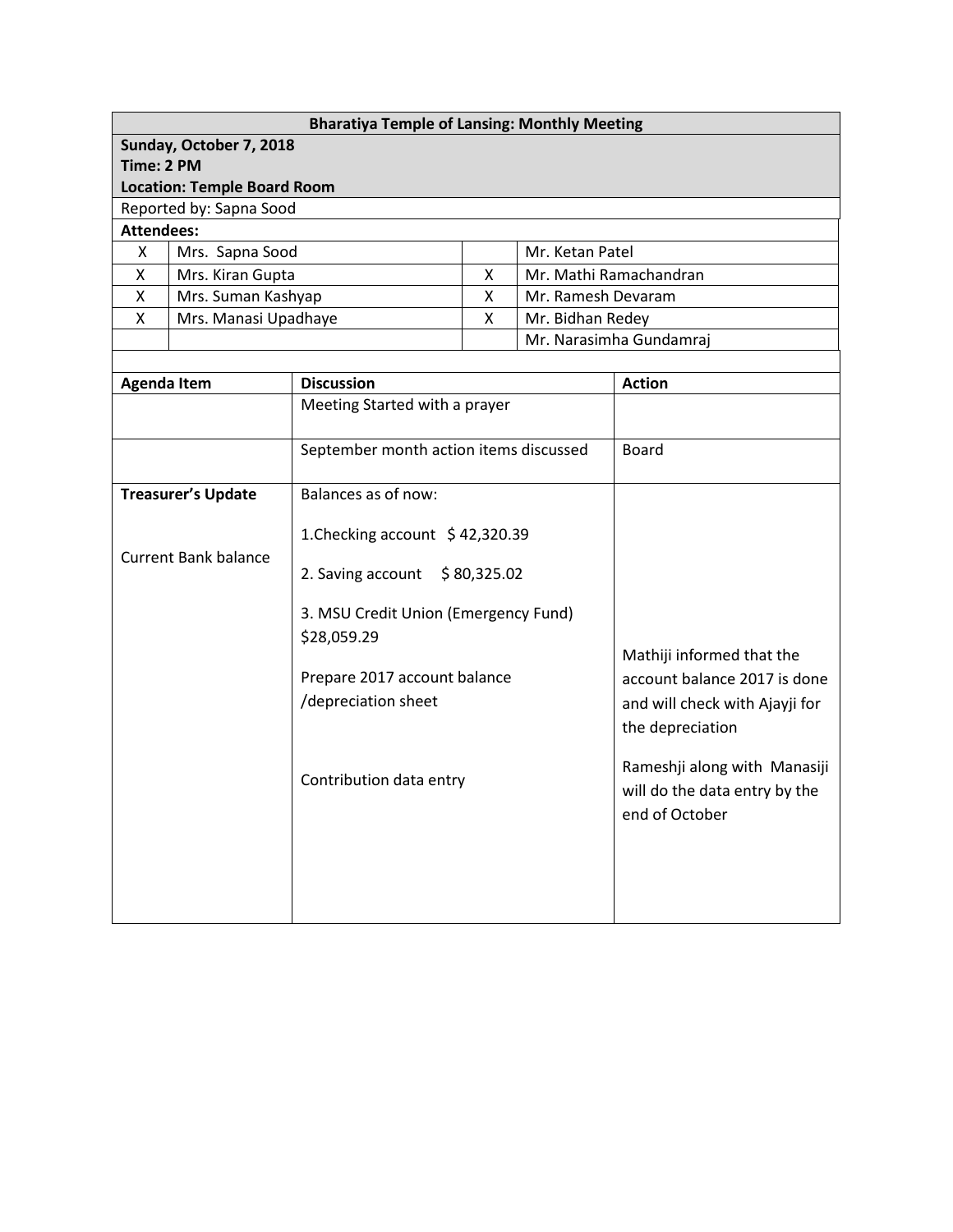| Pooja Committee           | Diwali program preparation                  | Sapna and Sumanji                    |
|---------------------------|---------------------------------------------|--------------------------------------|
|                           |                                             | informed that the                    |
|                           |                                             | preparation is going                 |
|                           |                                             | smooth. Sub-committees               |
|                           |                                             | are formed and                       |
|                           |                                             | informed.                            |
|                           |                                             | Fundraising will be done             |
|                           |                                             | on the 7 <sup>th</sup> November too. |
|                           |                                             | Mathiji will be looking              |
|                           |                                             | into getting the pledge              |
|                           |                                             | cards, pen, and pencils              |
|                           |                                             | ready.                               |
|                           | Volunteer recognition/Plaques               | 6 names were short listed.           |
|                           |                                             | Plaques will be ordered by           |
|                           |                                             | Mathiji.                             |
|                           | Diwali Brochure                             | Mathiji's draft was approved.        |
|                           |                                             |                                      |
|                           |                                             |                                      |
| <b>AGM &amp; Election</b> | AGM & Election Announcement to the          | Mathiji will send it out.            |
| Announcement              | community.                                  |                                      |
|                           | Total 4 seats are open.                     |                                      |
|                           |                                             |                                      |
|                           | 2 seats are open and 2 seats will go for    |                                      |
|                           | potential to re-elect.                      |                                      |
| Maintenance               | Basement De-humidifier.                     | Ketanji informed new de-             |
|                           |                                             | humidifier is bought.                |
|                           |                                             |                                      |
|                           | Panditji House Kitchen                      | Bidhanji will be taking a            |
|                           |                                             | second opinion. The                  |
|                           |                                             | necessary changes will be            |
|                           |                                             | done by year end.                    |
|                           | Cleaning of the floor titles and carpet was | Sapna will make                      |
|                           | approved.                                   | appointments.                        |
|                           |                                             |                                      |
|                           |                                             | Ketanji-One safe locker to be        |
|                           | Hundi-Safe Locker                           | purchased was approved only          |